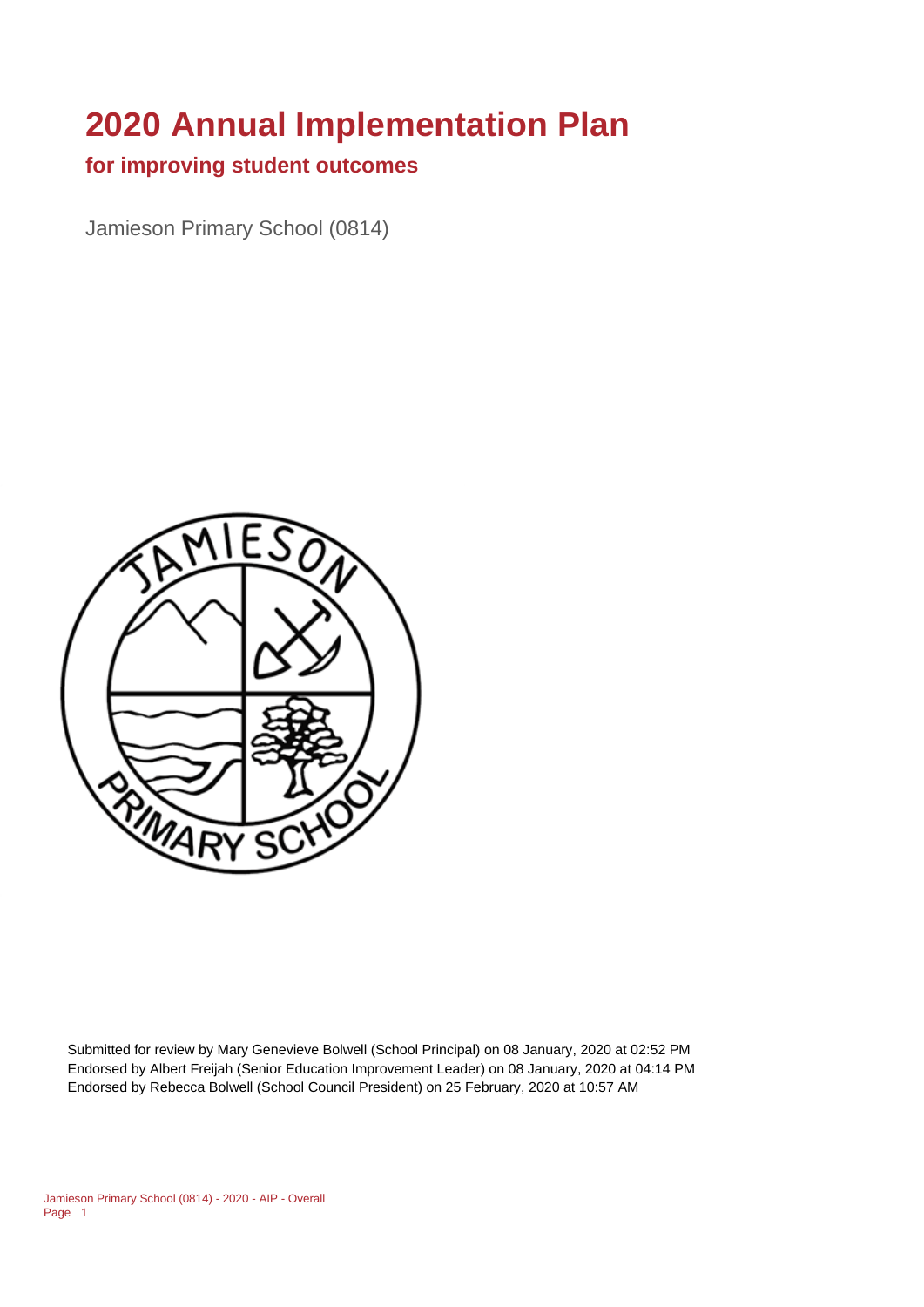## **Self-evaluation Summary - 2020**

|  |                                       | <b>FISO Improvement Model Dimensions</b><br>The 6 High-impact Improvement Initiatives are highlighted below in red. |                                                | <b>Self-evaluation Level</b>      |
|--|---------------------------------------|---------------------------------------------------------------------------------------------------------------------|------------------------------------------------|-----------------------------------|
|  | 르.                                    |                                                                                                                     | Building practice excellence                   | Evolving moving towards Embedding |
|  | an                                    |                                                                                                                     | Curriculum planning and assessment             | Evolving moving towards Embedding |
|  | Excellence<br>teaching an<br>learning |                                                                                                                     | Evidence-based high-impact teaching strategies | Evolving moving towards Embedding |
|  |                                       |                                                                                                                     | Evaluating impact on learning                  | Evolving moving towards Embedding |

|                            | Building leadership teams           | Evolving                          |
|----------------------------|-------------------------------------|-----------------------------------|
|                            | Instructional and shared leadership | Embedding                         |
| Professional<br>leadership | Strategic resource management       | Evolving moving towards Embedding |
|                            | Vision, values and culture          | Evolving                          |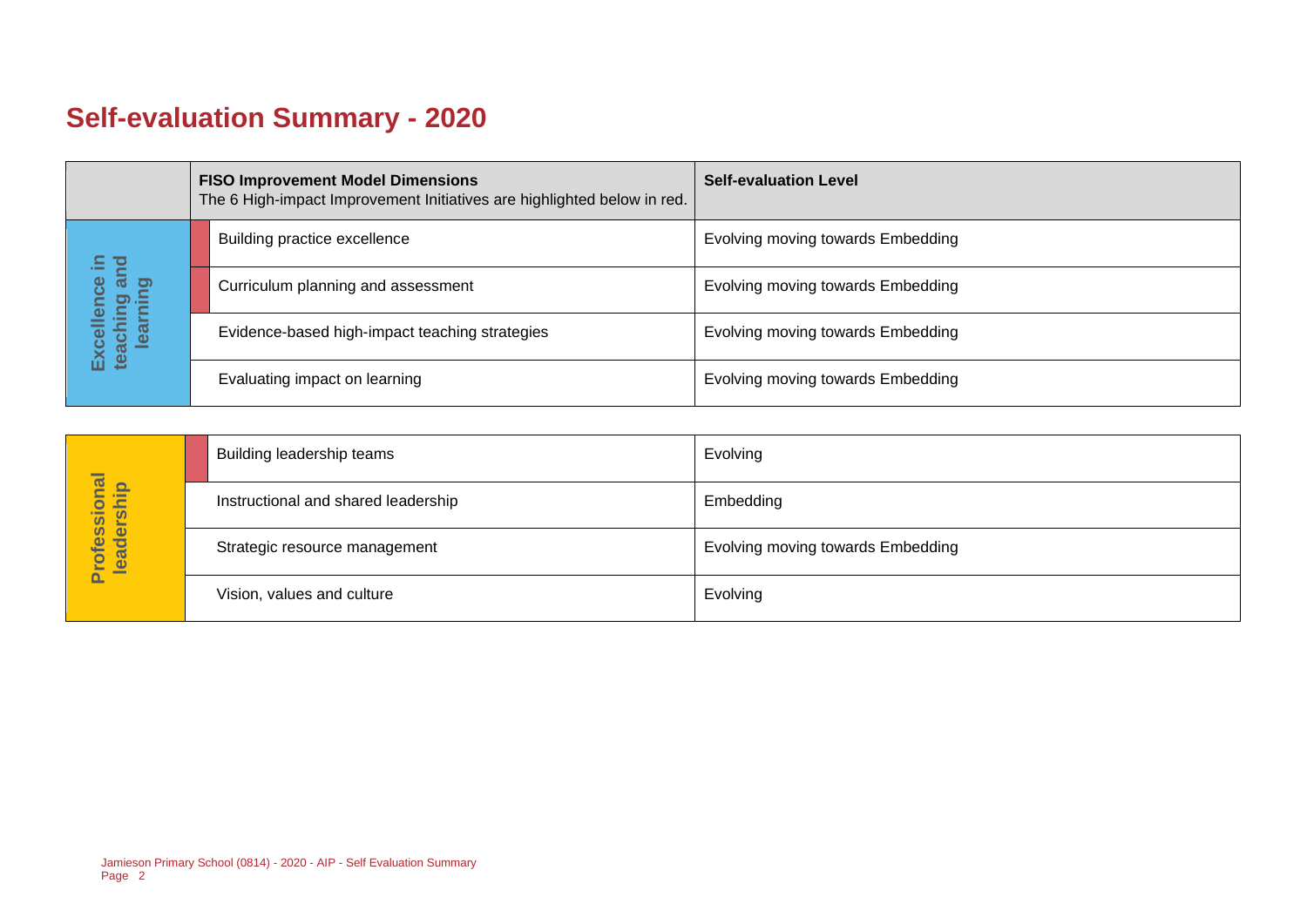|                                           | Empowering students and building school pride | <b>Emerging moving towards Evolving</b> |
|-------------------------------------------|-----------------------------------------------|-----------------------------------------|
| imate<br><b>p</b><br>.=<br>÷<br>ပ         | Setting expectations and promoting inclusion  | Evolving moving towards Embedding       |
| lear<br>$\bullet$<br><b>OSitiv</b><br>tor | Health and wellbeing                          | Evolving moving towards Embedding       |
| ൨                                         | Intellectual engagement and self-awareness    | Evolving moving towards Embedding       |

| -                                      | <b>Building communities</b>                  | <b>Emerging moving towards Evolving</b> |
|----------------------------------------|----------------------------------------------|-----------------------------------------|
| €<br>ာ<br>ൕ<br>$\sim$<br>▬             | Global citizenship                           | Evolving                                |
| $\omega$<br>וכ<br>_உ<br>enga<br>9<br>Ō | Networks with schools, services and agencies | Evolving                                |
|                                        | Parents and carers as partners               | Evolving                                |

|                                  |                                                                       | Empowering students and building school pride                                                                                                                                                                                                                                                                                                                                                                   | $\blacksquare$ Emerging moving towards $\blacksquare$ volving                                                                                                                                                                                                                                                                                                                                                                                                                                                                                                                                                                                                                       |  |
|----------------------------------|-----------------------------------------------------------------------|-----------------------------------------------------------------------------------------------------------------------------------------------------------------------------------------------------------------------------------------------------------------------------------------------------------------------------------------------------------------------------------------------------------------|-------------------------------------------------------------------------------------------------------------------------------------------------------------------------------------------------------------------------------------------------------------------------------------------------------------------------------------------------------------------------------------------------------------------------------------------------------------------------------------------------------------------------------------------------------------------------------------------------------------------------------------------------------------------------------------|--|
|                                  |                                                                       | Setting expectations and promoting inclusion                                                                                                                                                                                                                                                                                                                                                                    | Evolving moving towards Embedding                                                                                                                                                                                                                                                                                                                                                                                                                                                                                                                                                                                                                                                   |  |
| Positive climate<br>for learning | Health and wellbeing                                                  |                                                                                                                                                                                                                                                                                                                                                                                                                 | Evolving moving towards Embedding                                                                                                                                                                                                                                                                                                                                                                                                                                                                                                                                                                                                                                                   |  |
|                                  | Intellectual engagement and self-awareness                            |                                                                                                                                                                                                                                                                                                                                                                                                                 | Evolving moving towards Embedding                                                                                                                                                                                                                                                                                                                                                                                                                                                                                                                                                                                                                                                   |  |
|                                  |                                                                       |                                                                                                                                                                                                                                                                                                                                                                                                                 |                                                                                                                                                                                                                                                                                                                                                                                                                                                                                                                                                                                                                                                                                     |  |
|                                  | <b>Building communities</b>                                           |                                                                                                                                                                                                                                                                                                                                                                                                                 | Emerging moving towards Evolving                                                                                                                                                                                                                                                                                                                                                                                                                                                                                                                                                                                                                                                    |  |
| learning                         | Global citizenship                                                    |                                                                                                                                                                                                                                                                                                                                                                                                                 | Evolving                                                                                                                                                                                                                                                                                                                                                                                                                                                                                                                                                                                                                                                                            |  |
| engagement in<br>Community       |                                                                       | Networks with schools, services and agencies                                                                                                                                                                                                                                                                                                                                                                    | Evolving                                                                                                                                                                                                                                                                                                                                                                                                                                                                                                                                                                                                                                                                            |  |
|                                  | Parents and carers as partners                                        |                                                                                                                                                                                                                                                                                                                                                                                                                 | Evolving                                                                                                                                                                                                                                                                                                                                                                                                                                                                                                                                                                                                                                                                            |  |
|                                  |                                                                       |                                                                                                                                                                                                                                                                                                                                                                                                                 |                                                                                                                                                                                                                                                                                                                                                                                                                                                                                                                                                                                                                                                                                     |  |
| Enter your reflective comments   |                                                                       | collaboration on data analysis.<br>Literacy Leader training was completed<br>areas of student learning need.<br>Our FISO group worked consistently throughout the year in the areas listed below:<br>Established a regular meeting time each term<br>Established a FISO maths group which meets each term<br>Our understanding of data is stronger across the cluster<br>We completed PLC training<br>$\bullet$ | Intense work was completed in 2019 in a range of areas that had been identified in late 2018 around governance,<br>curriculum planning P-6, Scope & Sequence documentation and collection and storage of assessment results to allow for<br>The PLC training was completed and moving forward it will enable us to develop and deliver inquiry cycles target specific<br>Agenda-Our agenda became more structured and comprehensive with a focus on student outcomes<br>We discussed the "HOW of establishing and using a data wall (this work will continue in 2020)<br>A collaborative approach has been encouraged with several staff across the cluster joining in our meetings |  |
| Page 2                           | Jamieson Primary School (0814) - 2020 - AIP - Self Evaluation Summary |                                                                                                                                                                                                                                                                                                                                                                                                                 |                                                                                                                                                                                                                                                                                                                                                                                                                                                                                                                                                                                                                                                                                     |  |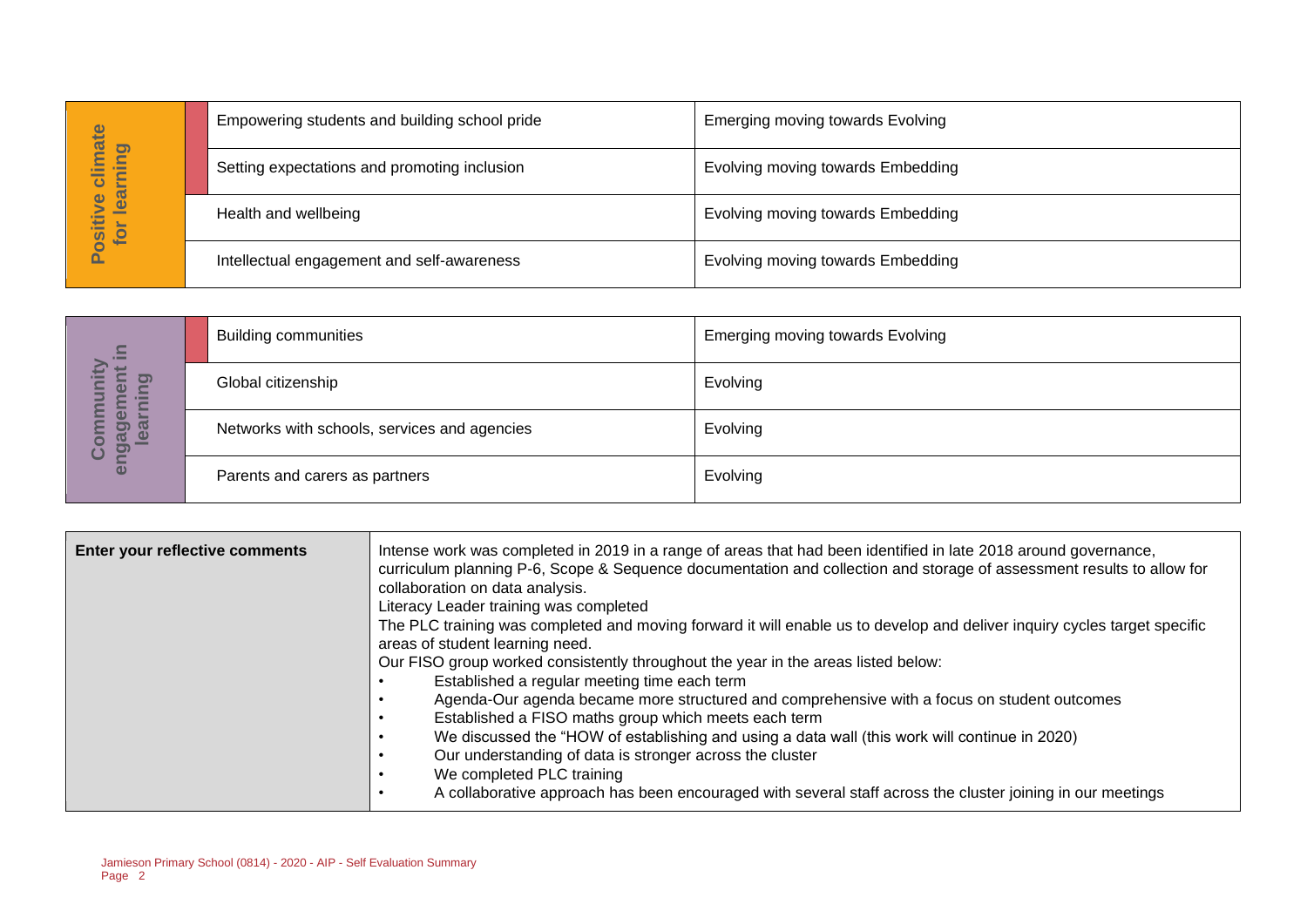|                                  | Networking between teachers within the network has improved.<br>All schools attended Lyn Sharratt workshops. From this a common language is being implemented across the group<br>eg Learning walls, data walls<br>Expanded the transition program from year 6 to year 7                                                                                                                                                                                                                                                                                                                                                                                                                   |  |
|----------------------------------|--------------------------------------------------------------------------------------------------------------------------------------------------------------------------------------------------------------------------------------------------------------------------------------------------------------------------------------------------------------------------------------------------------------------------------------------------------------------------------------------------------------------------------------------------------------------------------------------------------------------------------------------------------------------------------------------|--|
| <b>Considerations for 2020</b>   | As 2020 will be a year of the review, we want to ensure that our reflective practices accurately reflect progress that the<br>school has made towards achieving our stated goals.<br>We want to improve the rigor around our classroom processes and lesson delivery and further align our whole school<br>documentation and curriculum planning and delivery in preparation for the development of our new Strategic Plan.<br>Our Numeracy Leader will undertake the training so that we are able to include best practice in both literacy and numeracy<br>across the school.<br>In 2020, our FISO AIP common goal will focus on "writing." Our action will be to establish a PLC cycle. |  |
| Documents that support this plan |                                                                                                                                                                                                                                                                                                                                                                                                                                                                                                                                                                                                                                                                                            |  |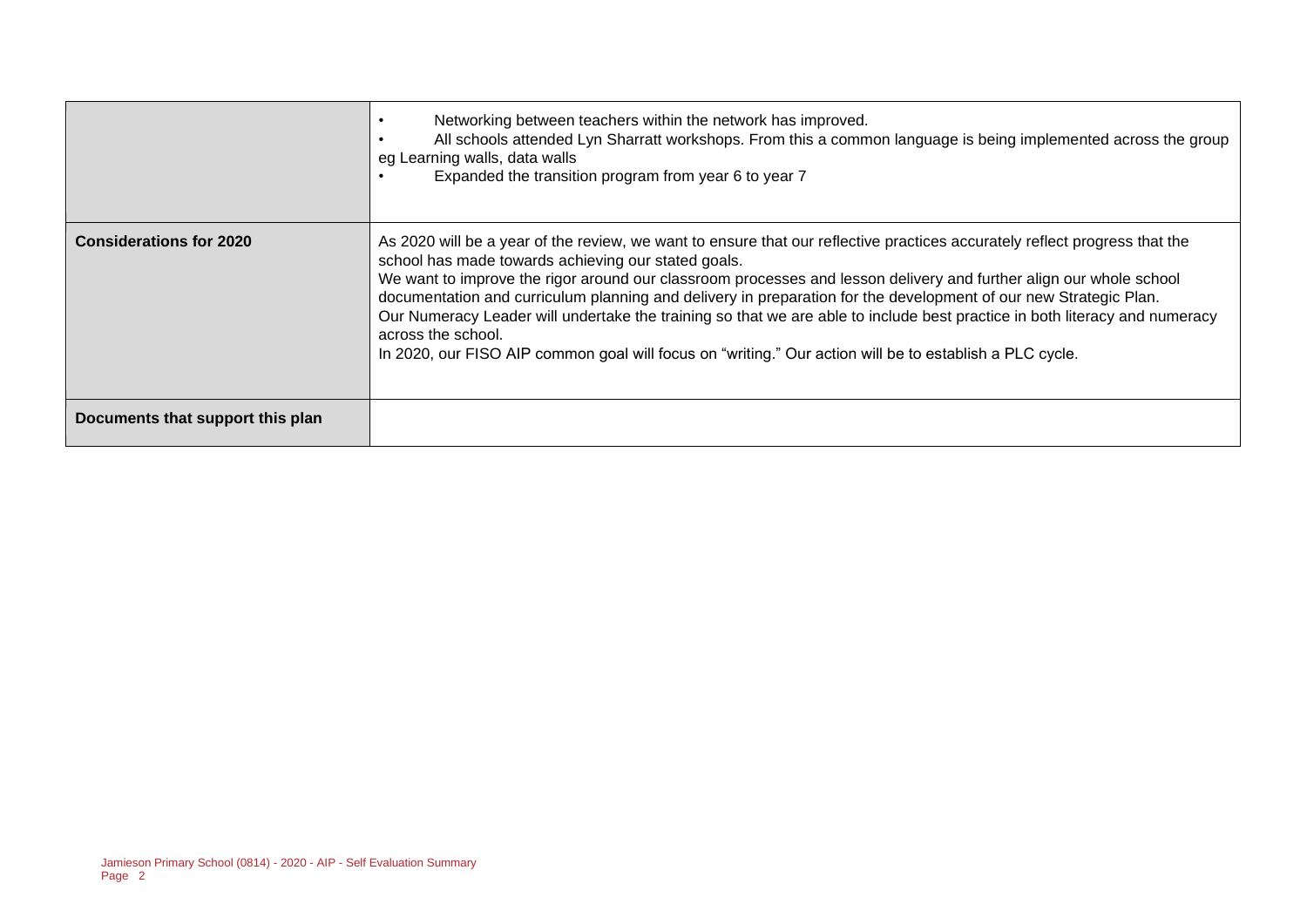### **SSP Goals Targets and KIS**

| Goal 1                                                                     | Maximise student performance in all areas; but specifically literacy and numeracy. Building Practice Excellence.    |  |  |  |
|----------------------------------------------------------------------------|---------------------------------------------------------------------------------------------------------------------|--|--|--|
| Target 1.1                                                                 | <b>Teacher Judgements</b><br>• each student to achieve at least 12 months growth in Number, Reading &<br>Viewing.   |  |  |  |
|                                                                            | <b>English Online Interview</b><br>• each student to achieve twelve months growth in English Online Interview       |  |  |  |
|                                                                            | <b>Numeracy Online Interview</b><br>• each student to achieve twelve months growth in Numeracy Online<br>Interview. |  |  |  |
| <b>Key Improvement Strategy 1.a</b><br><b>Building practice excellence</b> | Develop a teaching and learning instructional model which is consistently implemented.                              |  |  |  |
| <b>Key Improvement Strategy 1.b</b><br>Curriculum planning and assessment  | Create a whole school approach to the collection, analysis and use of data.                                         |  |  |  |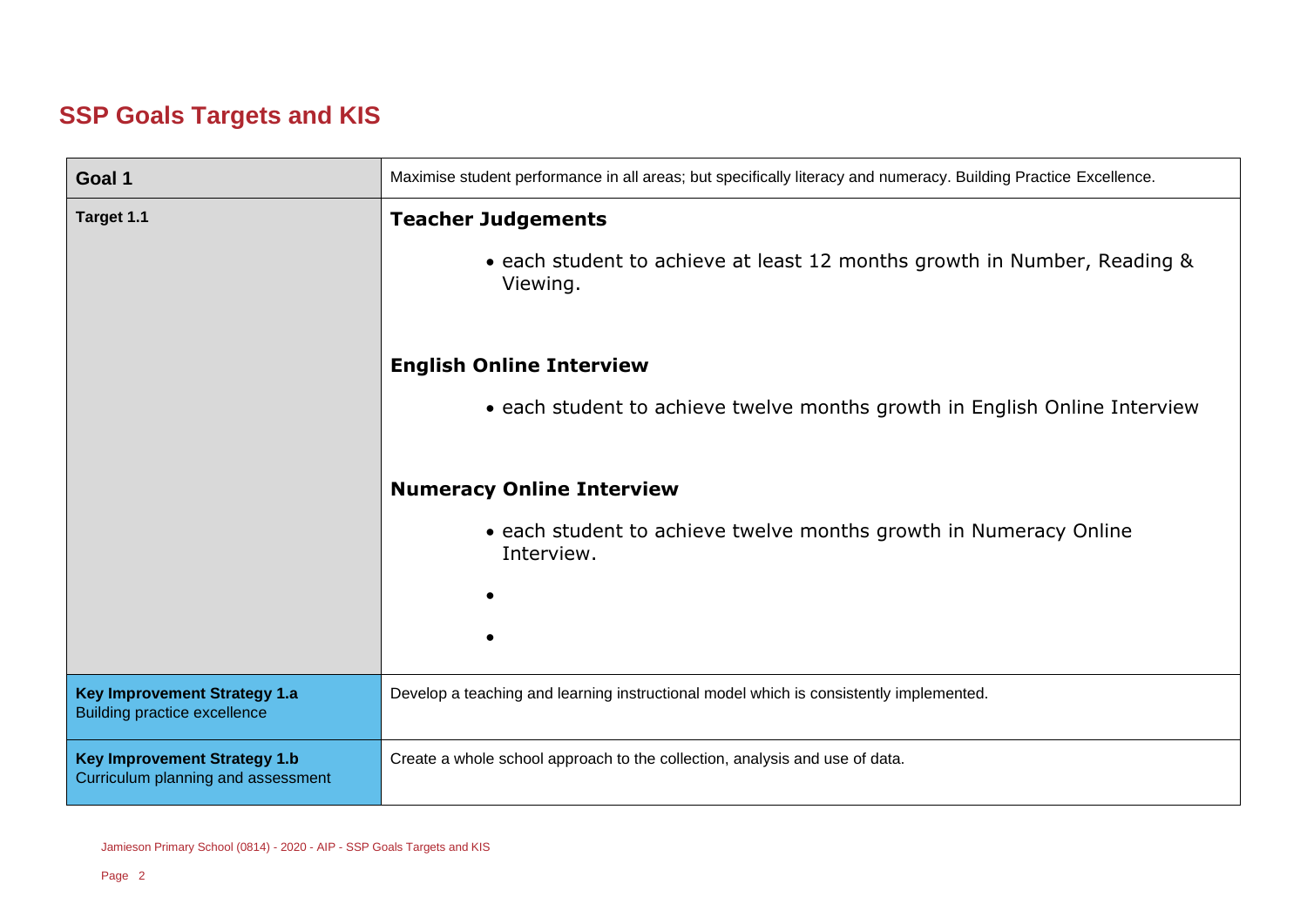Jamieson Primary School (0814) - 2020 - AIP - SSP Goals Targets and KIS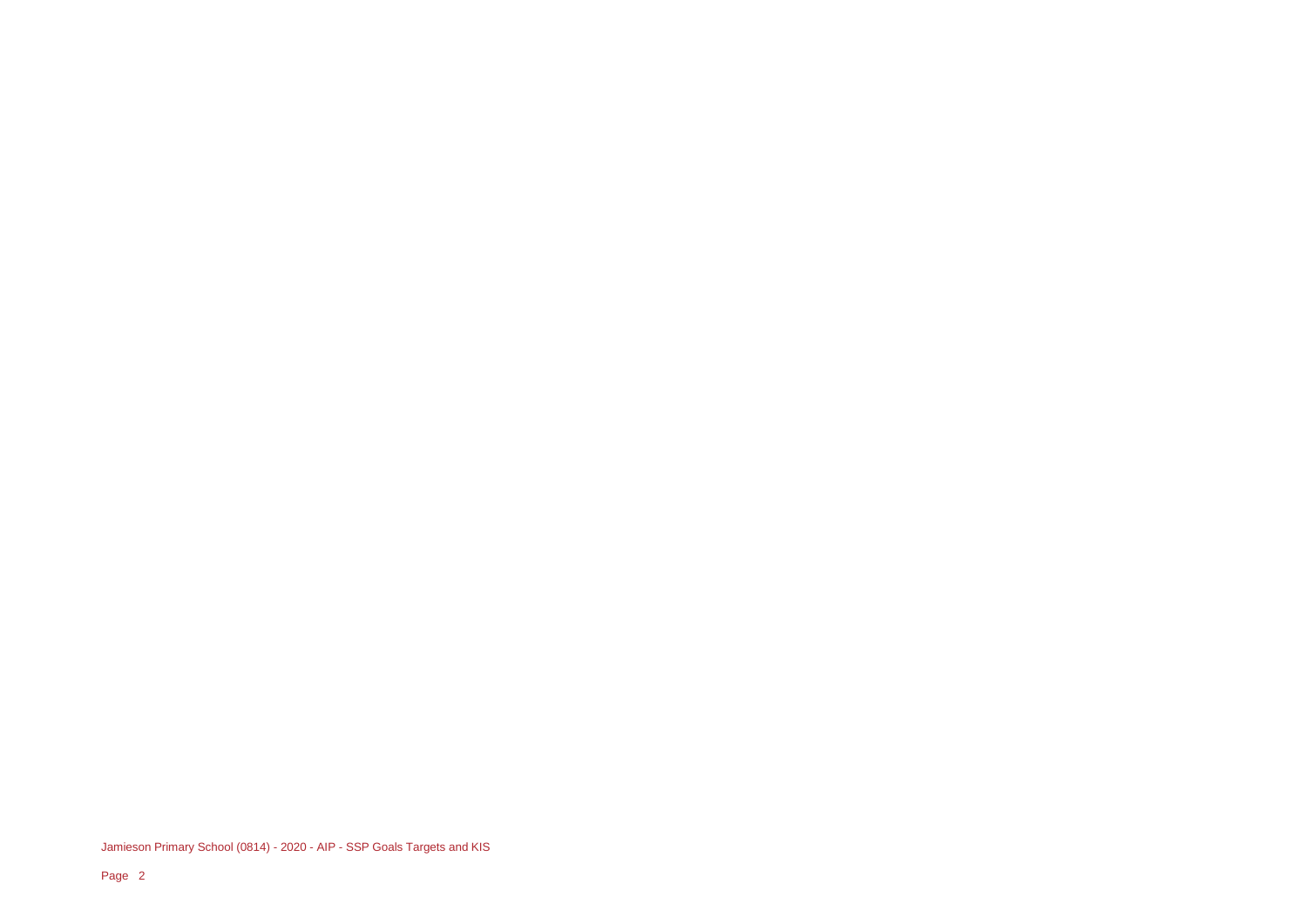#### **Select Annual Goals and KIS**

| <b>Four Year Strategic Goals</b>                                                                                          | Is this<br>selected for<br>focus this<br>year? | <b>Four Year Strategic Targets</b>                                                                                     | 12 month target<br>The 12 month target is an incremental step<br>towards meeting the 4-year target, using the<br>same data set.                 |
|---------------------------------------------------------------------------------------------------------------------------|------------------------------------------------|------------------------------------------------------------------------------------------------------------------------|-------------------------------------------------------------------------------------------------------------------------------------------------|
| Maximise student performance in all<br>areas; but specifically literacy and<br>numeracy. Building Practice<br>Excellence. | Yes                                            | <b>Teacher Judgements</b><br>• each student to achieve at least 12<br>months growth in Number, Reading<br>& Viewing.   | Zero percent of students to attain low<br>growth in numeracy & reading 11% low<br>growth in Numeracy 2019 and 11% low<br>growth in Reading 2019 |
|                                                                                                                           |                                                | <b>English Online Interview</b><br>• each student to achieve twelve<br>months growth in English Online<br>Interview    |                                                                                                                                                 |
|                                                                                                                           |                                                | <b>Numeracy Online Interview</b><br>• each student to achieve twelve<br>months growth in Numeracy Online<br>Interview. |                                                                                                                                                 |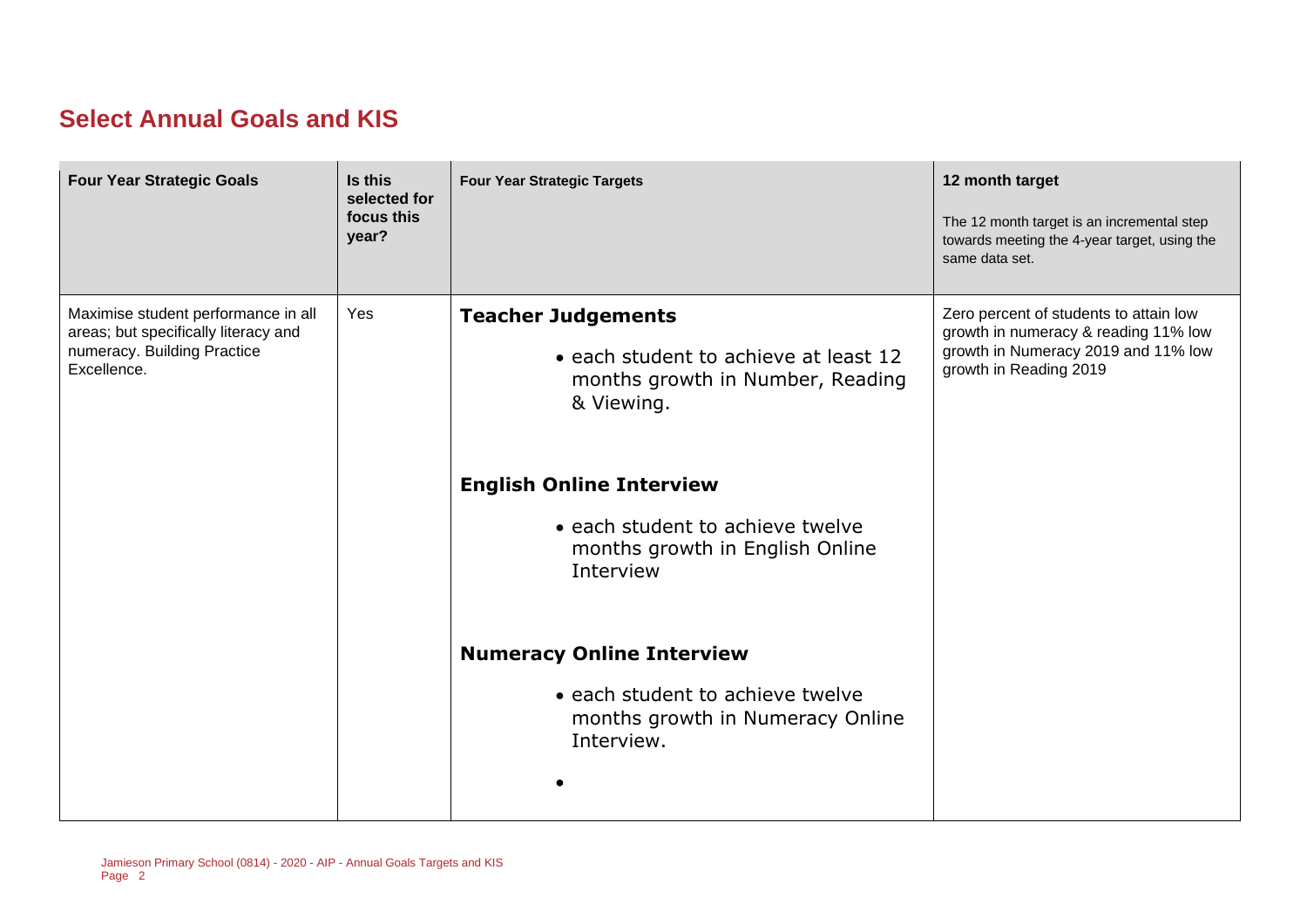| Goal 1                                                                                                                                                                                                                                                                                    | Maximise student performance in all areas; but specifically literacy and numeracy. Building Practice Excellence.                                                                                                                                                                                                                                                                                                                                                                                               |                                              |  |  |
|-------------------------------------------------------------------------------------------------------------------------------------------------------------------------------------------------------------------------------------------------------------------------------------------|----------------------------------------------------------------------------------------------------------------------------------------------------------------------------------------------------------------------------------------------------------------------------------------------------------------------------------------------------------------------------------------------------------------------------------------------------------------------------------------------------------------|----------------------------------------------|--|--|
| 12 Month Target 1.1                                                                                                                                                                                                                                                                       | Zero percent of students to attain low growth in numeracy & reading 11% low growth in Numeracy 2019 and 11% low growth<br>in Reading 2019                                                                                                                                                                                                                                                                                                                                                                      |                                              |  |  |
| <b>Key Improvement Strategies</b>                                                                                                                                                                                                                                                         |                                                                                                                                                                                                                                                                                                                                                                                                                                                                                                                | Is this KIS selected for focus this<br>year? |  |  |
| KIS <sub>1</sub><br><b>Building practice excellence</b>                                                                                                                                                                                                                                   | Develop a teaching and learning instructional model which is consistently implemented.                                                                                                                                                                                                                                                                                                                                                                                                                         | Yes                                          |  |  |
| KIS <sub>2</sub><br>Curriculum planning and assessment                                                                                                                                                                                                                                    | Create a whole school approach to the collection, analysis and use of data.                                                                                                                                                                                                                                                                                                                                                                                                                                    | Yes                                          |  |  |
| Explain why the school has selected this<br>KIS as a focus for this year. Please make<br>reference to the self-evaluation, relevant<br>school data, the progress against School<br>Strategic Plan (SSP) goals, targets, and the<br>diagnosis of issues requiring particular<br>attention. | KIS 1. There is an opportunity to embed and improve the instructional model which has been established to utilize it in all<br>lesson planning and delivery in Literacy & Numeracy.<br>Staff will undertake regular planning as a P-6 team, further strengthening the whole school approach.<br>KIS 2. Assessment schedule has been established, data has been collected and displayed on our Data Wall. Our next phase<br>is to analyse the data to develop a Case Management approach using the PLC process. |                                              |  |  |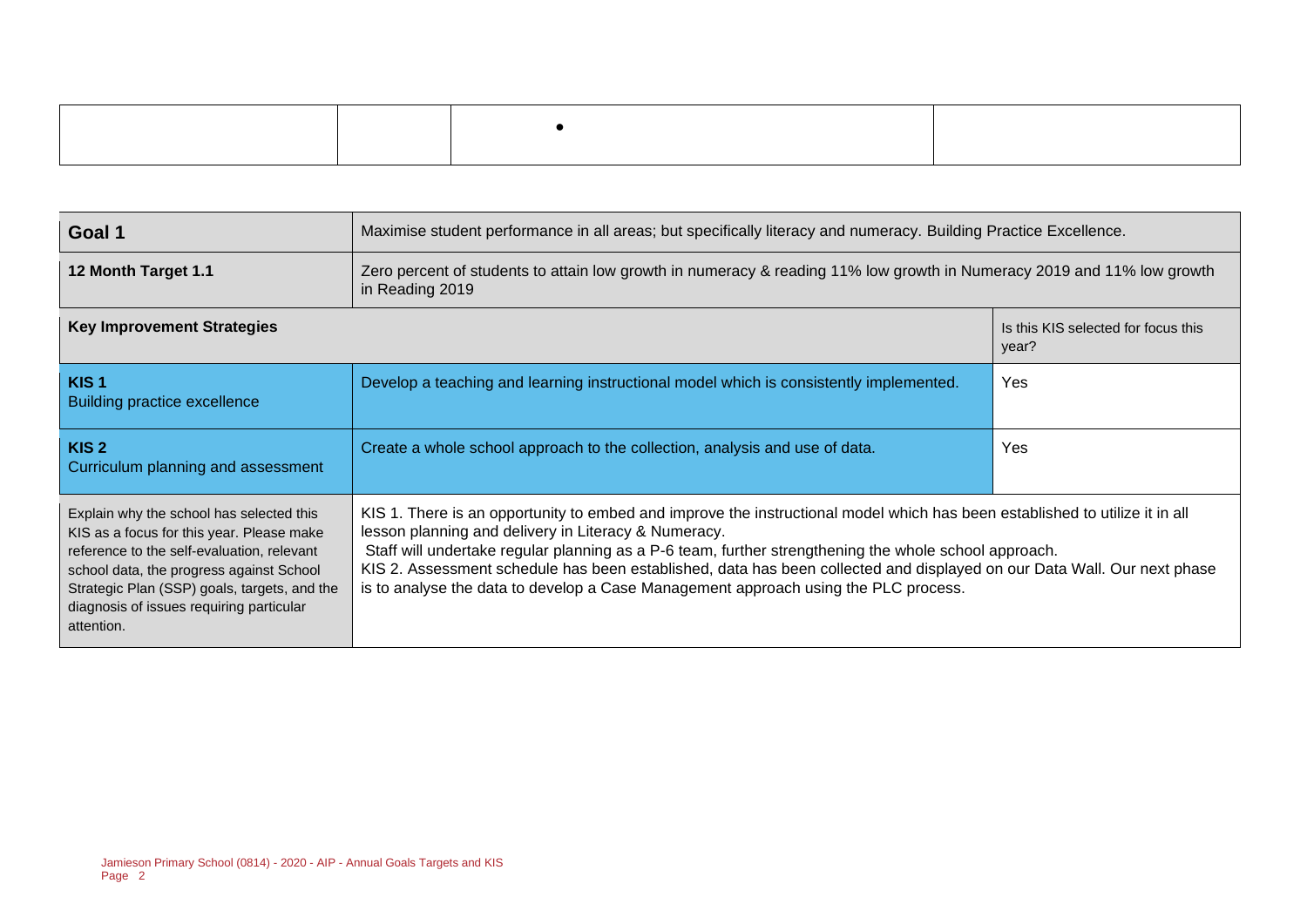#### **Define Actions, Outcomes and Activities**

| Goal 1                                                  | Maximise student performance in all areas; but specifically literacy and numeracy. Building Practice Excellence.                                                                                                                                                                                                                                                                                                                                                                                                                                                                                                                                                                                                                                                                                                                                                                                                                                                                                                                                                           |  |  |  |
|---------------------------------------------------------|----------------------------------------------------------------------------------------------------------------------------------------------------------------------------------------------------------------------------------------------------------------------------------------------------------------------------------------------------------------------------------------------------------------------------------------------------------------------------------------------------------------------------------------------------------------------------------------------------------------------------------------------------------------------------------------------------------------------------------------------------------------------------------------------------------------------------------------------------------------------------------------------------------------------------------------------------------------------------------------------------------------------------------------------------------------------------|--|--|--|
| 12 Month Target 1.1                                     | Zero percent of students to attain low growth in numeracy & reading 11% low growth in Numeracy 2019 and 11% low growth in<br>Reading 2019                                                                                                                                                                                                                                                                                                                                                                                                                                                                                                                                                                                                                                                                                                                                                                                                                                                                                                                                  |  |  |  |
| KIS <sub>1</sub><br><b>Building practice excellence</b> | Develop a teaching and learning instructional model which is consistently implemented.                                                                                                                                                                                                                                                                                                                                                                                                                                                                                                                                                                                                                                                                                                                                                                                                                                                                                                                                                                                     |  |  |  |
| <b>Actions</b>                                          | Build systems and structures for teachers to challenge and support each other to improve practice<br>Build capacity of teachers to effectively use the agreed teaching & learning model [Literacy and Numeracy]                                                                                                                                                                                                                                                                                                                                                                                                                                                                                                                                                                                                                                                                                                                                                                                                                                                            |  |  |  |
| <b>Outcomes</b>                                         | Students will:<br>Be able to use metalanguage about their own learning growth on the VicCurric continuum.<br>Monitor and track their own learning progress.<br>Be able to articulate what they are learning and why, how they are going and how they can improve?<br>Set learning goals with the teacher and receive timely feedback on progress and next steps<br>Teachers will:<br>Implement the Instructional Model during Literacy and Numeracy.<br>Work collaboratively to develop whole-school unit planners which are consistent with the agreed Whole School Curriculum plan and<br>Scope & Sequence document.<br>Collaboratively set learning goals with students and give timely feedback.<br>Develop quality weekly planners that reflect term planners and work to them consistently<br>Principal will:<br>Monitor and model consistency in planning across the school.<br>Provide time for teachers to collaborate for planning and assessment.<br>Improve their understanding of the school's teaching and learning through learning walks and observations. |  |  |  |
| <b>Success Indicators</b>                               | On Demand Numeracy assessments show 1.0 level of growth over 12 months.<br>Essential Assessment results show 1.0 level of growth in topic units.<br>NAPLAN data shows growth of 2 bands over two years for Grade 5 students.                                                                                                                                                                                                                                                                                                                                                                                                                                                                                                                                                                                                                                                                                                                                                                                                                                               |  |  |  |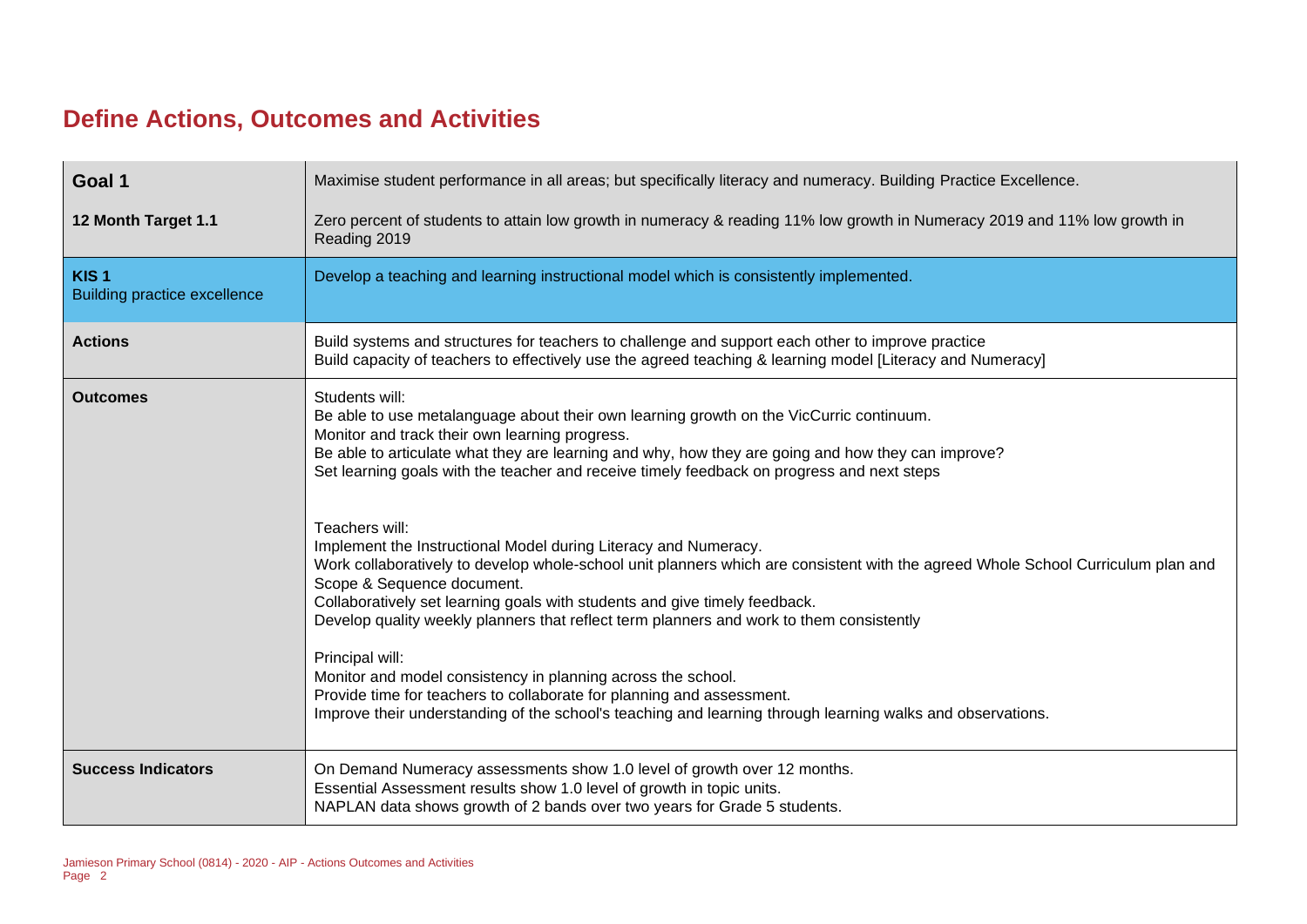|                                                                                                                    | Learning Walks and Talks data will show:<br>Teacher planning documents will show:<br>Evidence of instructional model and HITS<br><b>Staff Opinion Survey</b><br>$\bullet$ | 80% students can articulate what they are learning & why, how they are going and how they can improve<br>All teachers implementing the agreed instructional model in literacy and numeracy<br>100% have a learning goal that was co-constructed with the teacher<br>Weekly work programs reflect school term planners<br>Teaching and Learning - Planning: >75% positive response for 'Time to share pedagogical content knowledge'<br>Teaching and Learning - Practice Improvement: >75% positive responses for all domains |                                 |                                  |                                                                      |
|--------------------------------------------------------------------------------------------------------------------|---------------------------------------------------------------------------------------------------------------------------------------------------------------------------|------------------------------------------------------------------------------------------------------------------------------------------------------------------------------------------------------------------------------------------------------------------------------------------------------------------------------------------------------------------------------------------------------------------------------------------------------------------------------------------------------------------------------|---------------------------------|----------------------------------|----------------------------------------------------------------------|
| <b>Activities and Milestones</b>                                                                                   |                                                                                                                                                                           | Who                                                                                                                                                                                                                                                                                                                                                                                                                                                                                                                          | Is this a PL<br><b>Priority</b> | When                             | <b>Budget</b>                                                        |
| Implement the school's Whole School Curriculum Plan and Scope<br>& Sequence plan with alignment of unit plans P-6. |                                                                                                                                                                           | $\overline{\mathbf{M}}$ All Staff                                                                                                                                                                                                                                                                                                                                                                                                                                                                                            | $\Box$ PLP<br>Priority          | from:<br>Term 1<br>to:<br>Term 4 | \$2,000.00<br>$\overline{\mathbf{M}}$ Equity funding will<br>be used |
| Co-construct learning goals with students as part of each unit of<br>work.                                         |                                                                                                                                                                           | $\overline{\mathbf{M}}$ All Staff                                                                                                                                                                                                                                                                                                                                                                                                                                                                                            | $\overline{M}$ PLP<br>Priority  | from:<br>Term 1<br>to:<br>Term 4 | \$89.00<br>$\triangleright$ Equity funding will<br>be used           |
| BASTOW training available in Leading Literacy for Networks.<br>Develop and implement best practice in numeracy.    |                                                                                                                                                                           | $\overline{\mathbf{M}}$ Teacher(s)                                                                                                                                                                                                                                                                                                                                                                                                                                                                                           | $\overline{M}$ PLP<br>Priority  | from:<br>Term 1<br>to:<br>Term 4 | \$4,110.00<br>$\triangleright$ Equity funding will<br>be used        |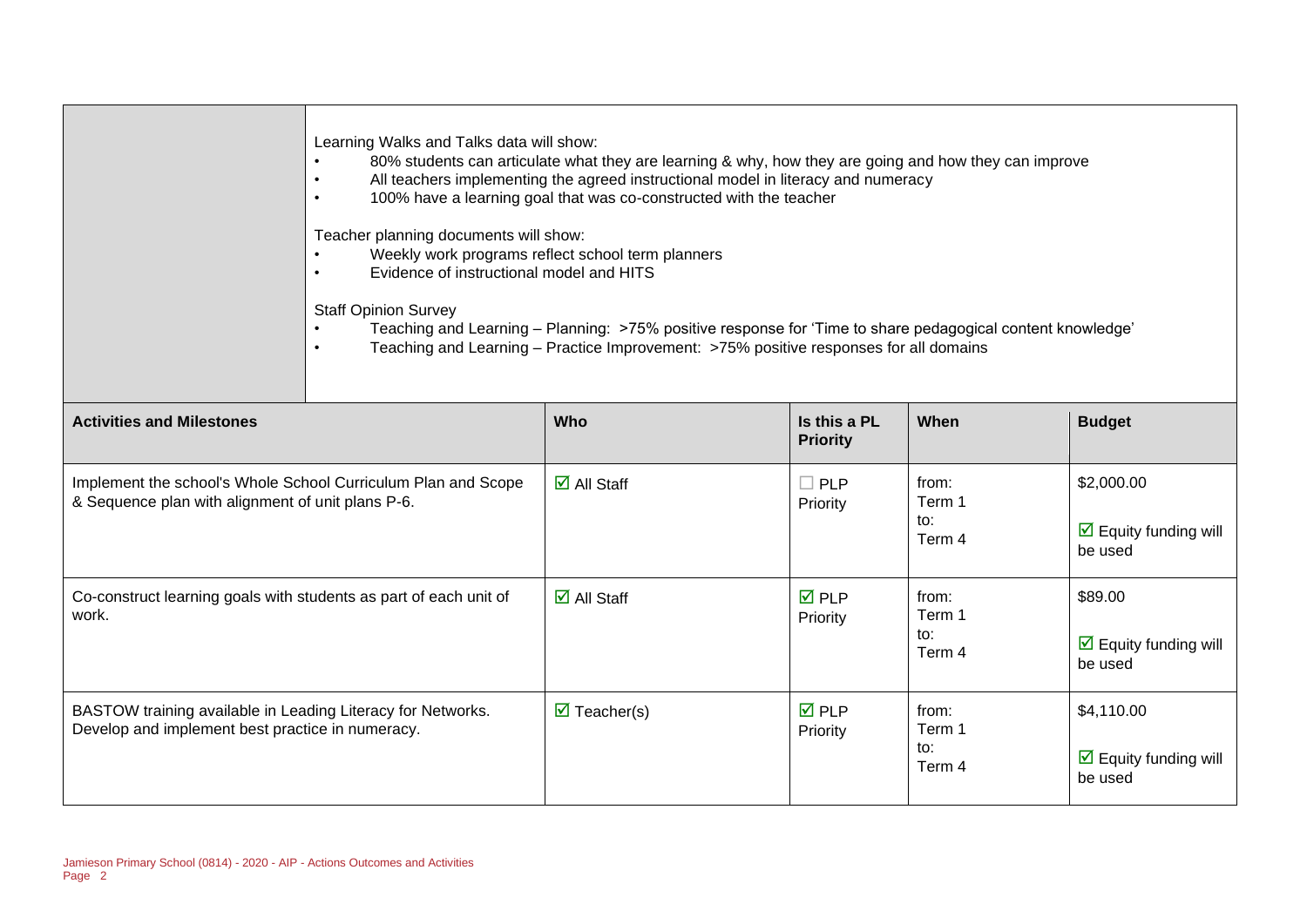| Build teachers' knowledge of numeracy & literacy pedagogy<br>through discipline based PLC inquiries. Develop effective<br>interventions that target learning needs. |                                                                                                                                                                                                                                                                                                                                                                                                                                                       | $\overline{\mathbf{M}}$ All Staff                                                                      | $\overline{M}$ PLP<br>Priority | from:<br>Term 1<br>to:<br>Term 4 | \$2,500.00<br>$\triangleright$ Equity funding will<br>be used |
|---------------------------------------------------------------------------------------------------------------------------------------------------------------------|-------------------------------------------------------------------------------------------------------------------------------------------------------------------------------------------------------------------------------------------------------------------------------------------------------------------------------------------------------------------------------------------------------------------------------------------------------|--------------------------------------------------------------------------------------------------------|--------------------------------|----------------------------------|---------------------------------------------------------------|
| Use of High Impact Teaching Strategies as part of all learning<br>sequences and lesson plans- matched to student learning needs<br>and lesson sequence.             |                                                                                                                                                                                                                                                                                                                                                                                                                                                       | $\overline{\mathsf{M}}$ All Staff<br>$\overline{\mathbf{M}}$ Teacher(s)                                | $\Box$ PLP<br>Priority         | from:<br>Term 1<br>to:<br>Term 4 | \$0.00<br>Equity funding will<br>be used                      |
| Implement the agreed instructional model in all literacy and<br>numeracy sessions.                                                                                  |                                                                                                                                                                                                                                                                                                                                                                                                                                                       | $\triangledown$ Teacher(s)                                                                             | $\Box$ PLP<br>Priority         | from:<br>Term 1<br>to:<br>Term 4 | \$0.00<br>Equity funding will<br>be used                      |
| KIS <sub>2</sub><br>Curriculum planning and<br>assessment                                                                                                           | Create a whole school approach to the collection, analysis and use of data.                                                                                                                                                                                                                                                                                                                                                                           |                                                                                                        |                                |                                  |                                                               |
| <b>Actions</b>                                                                                                                                                      | Build staff capacity to work as an effective PLC                                                                                                                                                                                                                                                                                                                                                                                                      | Build capacity of teachers to analyse student achievement data to inform, and improve, their practice. |                                |                                  |                                                               |
| <b>Outcomes</b>                                                                                                                                                     | Students will:<br>Improve their capability and engagement in all literacy & numeracy learning activities.<br>Develop their own learning goals and give feedback about their own learning achievement.<br>Monitor and track their own learning.<br>Engage in learning at their point of need.<br>Teachers will:<br>Share resources and use student data and feedback to reflect on practices so that data tracking is a core component of all teaching |                                                                                                        |                                |                                  |                                                               |
|                                                                                                                                                                     | plans.<br>Undertake whole school tracking of student progress in all domains of English & Maths Curriculum<br>Articulate what they are teaching, why they are teaching it and what do if students aren't learning.                                                                                                                                                                                                                                    |                                                                                                        |                                |                                  |                                                               |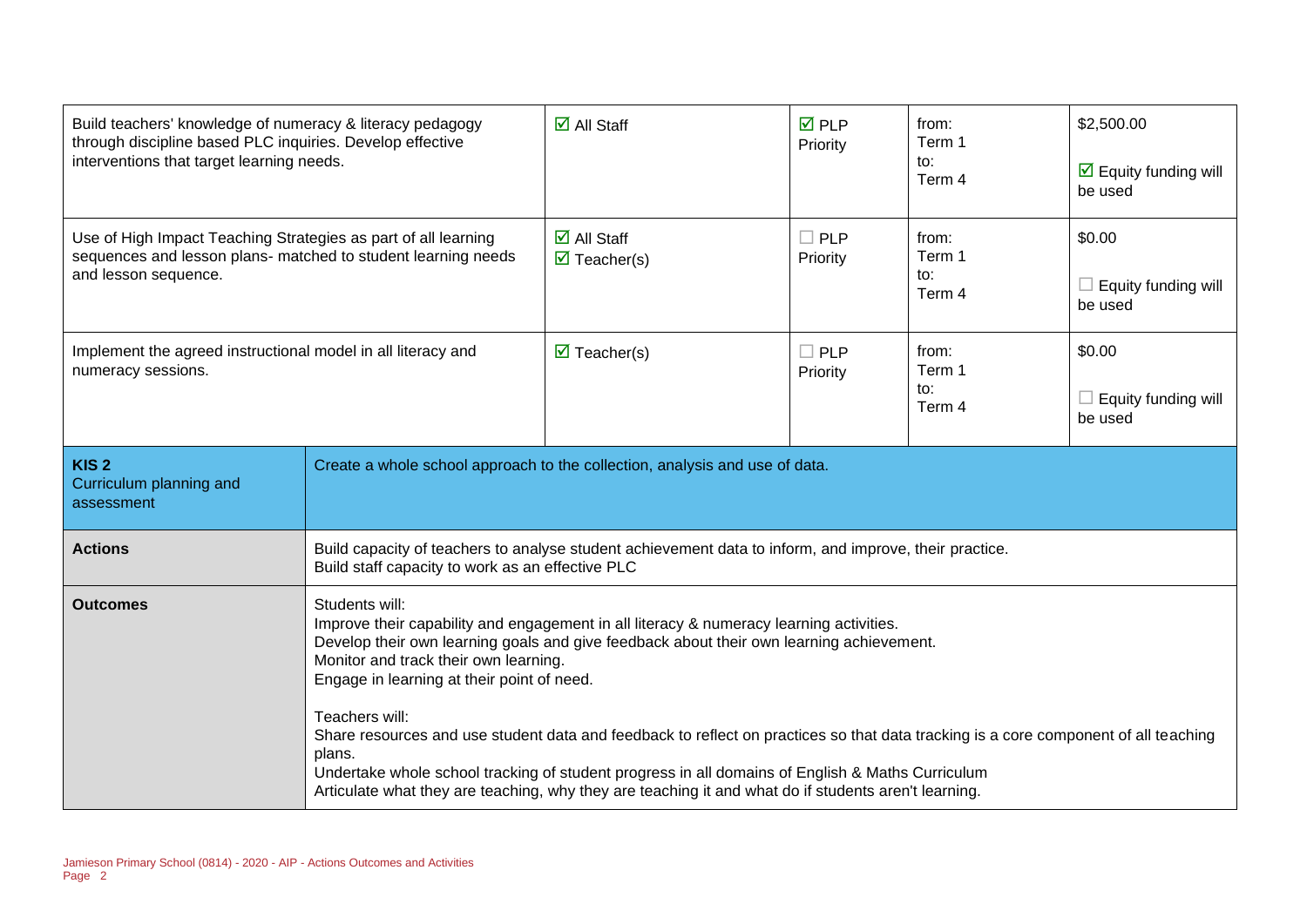|                                                                                                                | Provide opportunities for students to give and receive feedback.<br>Ensure that assessment tools cover the range of assessment AS, FOR and OF learning. |                                                                                                                                                                                                                                                                                                                                                                                                                                                                                                                                                                                                                                                                                                                     |                                 |                                  |                                                               |  |  |  |
|----------------------------------------------------------------------------------------------------------------|---------------------------------------------------------------------------------------------------------------------------------------------------------|---------------------------------------------------------------------------------------------------------------------------------------------------------------------------------------------------------------------------------------------------------------------------------------------------------------------------------------------------------------------------------------------------------------------------------------------------------------------------------------------------------------------------------------------------------------------------------------------------------------------------------------------------------------------------------------------------------------------|---------------------------------|----------------------------------|---------------------------------------------------------------|--|--|--|
|                                                                                                                | Principal will:                                                                                                                                         | Improve their understanding of the school's teaching and learning, through learning walks and observations.<br>Provide leadership in the collection, analysis and use of data to inform teaching.<br>Seek to improve staff skills and knowledge in data literacy.                                                                                                                                                                                                                                                                                                                                                                                                                                                   |                                 |                                  |                                                               |  |  |  |
| <b>Success Indicators</b>                                                                                      | $\bullet$                                                                                                                                               | On Demand Testing in Reading (LiteracyR) and Number & Algebra (N&A) results show growth that is tracked.<br>Teacher judgement of student progress closely aligns with NAPLAN results.<br>Essential Assessment pre and post unit testing shows student learning growth.<br>Learning Walks and Talks data will show:<br>80% students can articulate what they are learning & why, how they are going and how they can improve<br>Students engaging in learning tasks designed at their point of need<br>100% have a learning goal that was co-constructed with the teacher<br>PLC planning documents show:<br>Use of data to inform teaching and instructional interventions<br>Student achievement of learning goals |                                 |                                  |                                                               |  |  |  |
| <b>Activities and Milestones</b>                                                                               |                                                                                                                                                         | Who                                                                                                                                                                                                                                                                                                                                                                                                                                                                                                                                                                                                                                                                                                                 | Is this a PL<br><b>Priority</b> | When                             | <b>Budget</b>                                                 |  |  |  |
| Dedicate PLT time to evaluate and respond to the data.                                                         |                                                                                                                                                         | $\overline{\mathbf{M}}$ All Staff                                                                                                                                                                                                                                                                                                                                                                                                                                                                                                                                                                                                                                                                                   | $\square$ PLP<br>Priority       | from:<br>Term 1<br>to:<br>Term 4 | \$0.00<br>$\Box$ Equity funding will<br>be used               |  |  |  |
| Rigorous assessment practices (Formative & Summative) in<br>evidence across the school in literacy & numeracy. |                                                                                                                                                         | $\overline{\blacksquare}$ All Staff                                                                                                                                                                                                                                                                                                                                                                                                                                                                                                                                                                                                                                                                                 | $\overline{M}$ PLP<br>Priority  | from:<br>Term 1<br>to:<br>Term 4 | \$4,000.00<br>$\triangleright$ Equity funding will<br>be used |  |  |  |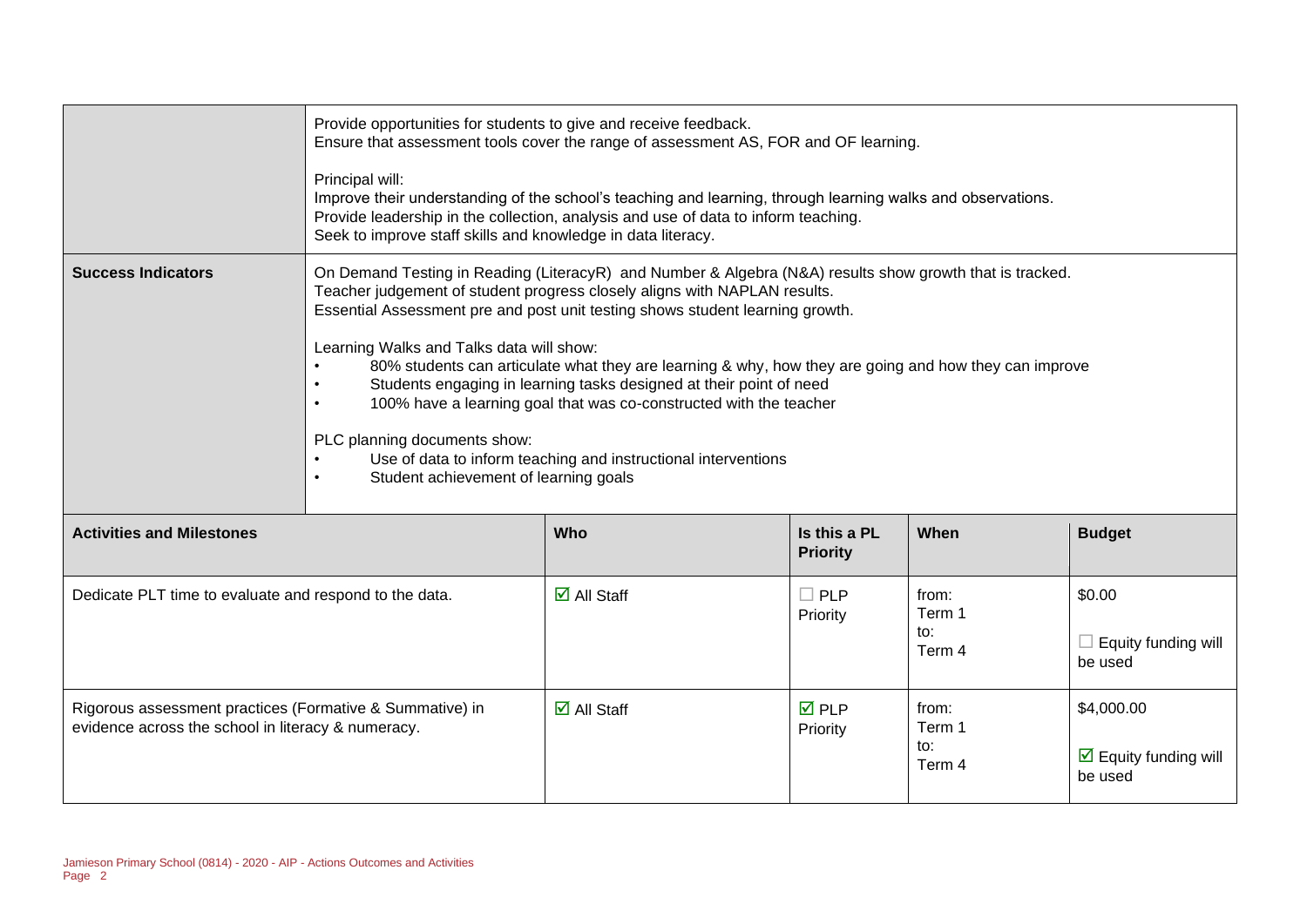| Reflect on data to support our Pre-Review Self Evaluation to<br>undertake School Review.                            | $\overline{\mathsf{M}}$ All Staff<br>☑ School Improvement Team | $\overline{M}$ PLP<br>Priority | from:<br>Term 2<br>to:<br>Term 4 | \$4,500.00<br>$\overline{\mathbf{M}}$ Equity funding will<br>be used |
|---------------------------------------------------------------------------------------------------------------------|----------------------------------------------------------------|--------------------------------|----------------------------------|----------------------------------------------------------------------|
| Use of data to provide feedback for students and parents in<br>progress reporting and planning for future learning. | $\overline{\mathsf{d}}$ All Staff                              | $\Box$ PLP<br>Priority         | from:<br>Term 2<br>to:<br>Term 4 | \$2,000.00<br>$\overline{\mathbf{M}}$ Equity funding will<br>be used |
| Data Literacy Training as available.                                                                                | $\overline{\Box}$ All Staff                                    | $\overline{M}$ PLP<br>Priority | from:<br>Term 1<br>to:<br>Term 4 | \$400.00<br>$\overline{\mathbf{M}}$ Equity funding will<br>be used   |
| Plan, implement and resource PLC inquiry cycle every term                                                           | $\triangleright$ Principal                                     | $\Box$ PLP<br>Priority         | from:<br>Term 1<br>to:<br>Term 4 | \$0.00<br>Equity funding will<br>be used                             |
| Participate in Classroom/Peer observations & Learning Walks                                                         | $\triangledown$ Teacher(s)                                     | <b>ØPLP</b><br>Priority        | from:<br>Term 1<br>to:<br>Term 4 | \$401.00<br>$\overline{\mathbf{y}}$ Equity funding will<br>be used   |
| Data Wall is kept current and is a focus of PLT / PLC discussions                                                   | $\triangledown$ Teacher(s)                                     | $\Box$ PLP<br>Priority         | from:<br>Term 1<br>to:<br>Term 4 | \$0.00<br>Equity funding will<br>be used                             |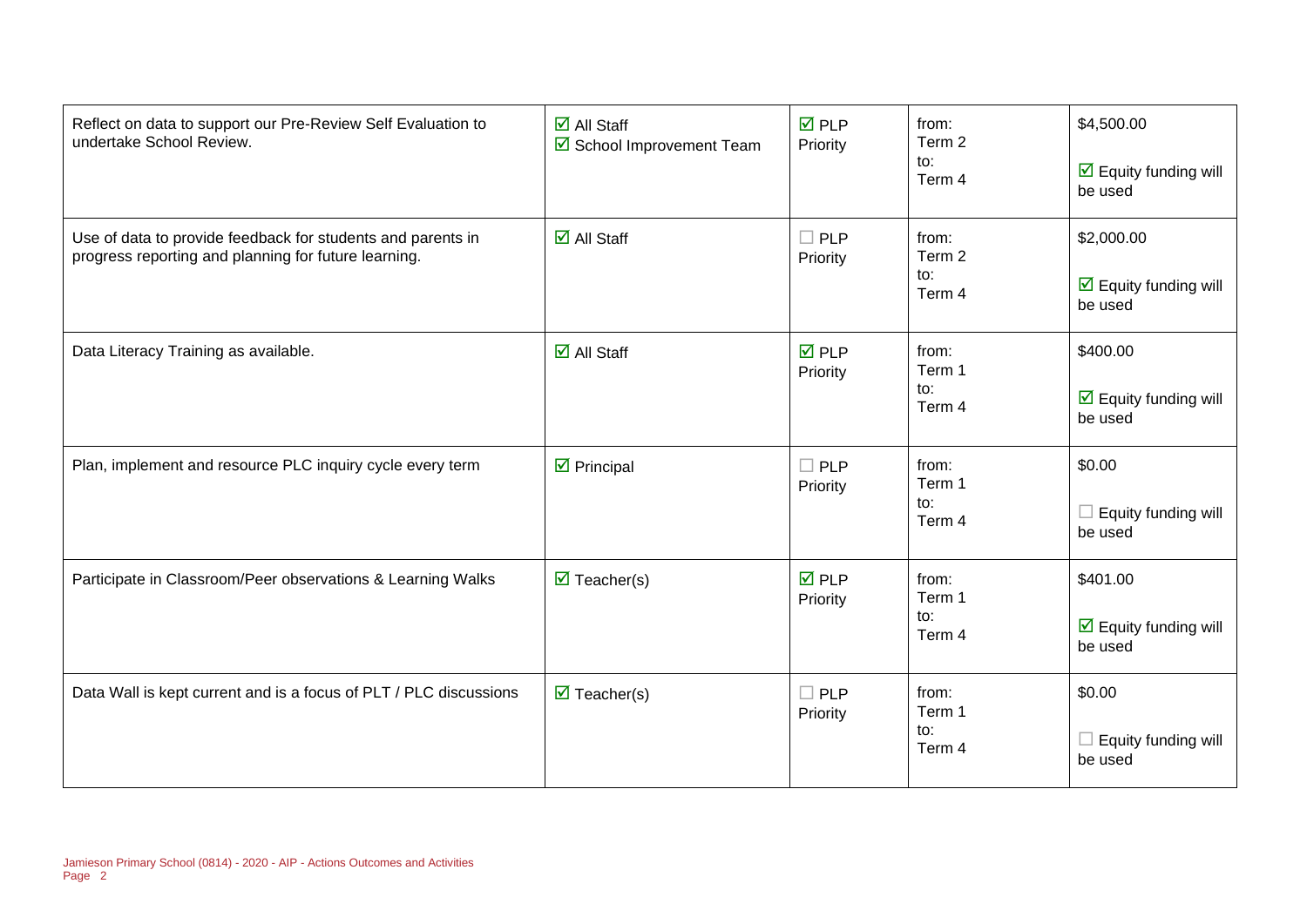#### **Equity Funding Planner**

#### Equity Spending Totals

| Category                                                 | <b>Total proposed</b><br>budget (\$) | Spend (\$)  |
|----------------------------------------------------------|--------------------------------------|-------------|
| Equity funding associated with Activities and Milestones | \$20,000.00                          | \$20,000.00 |
| <b>Additional Equity funding</b>                         | 0.00                                 | 0.00        |
| <b>Grand Total</b>                                       | \$20,000.00                          | \$20,000.00 |

#### Activities and Milestones

| <b>Activities and Milestones</b>                                                                                                                                       | When                             | Category                                                                                     | <b>Total proposed</b><br>budget (\$) | <b>Equity Spend (\$)</b> |
|------------------------------------------------------------------------------------------------------------------------------------------------------------------------|----------------------------------|----------------------------------------------------------------------------------------------|--------------------------------------|--------------------------|
| Implement the school's Whole School Curriculum Plan<br>and Scope & Sequence plan with alignment of unit<br>plans P-6.                                                  | from:<br>Term 1<br>to:<br>Term 4 |                                                                                              | \$2,000.00                           | \$2,000.00               |
| Co-construct learning goals with students as part of<br>each unit of work.                                                                                             | from:<br>Term 1<br>to:<br>Term 4 | $\overline{\mathsf{M}}$ Other<br>Student materials for preparation and creation of<br>goals. | \$89.00                              | \$89.00                  |
| BASTOW training available in Leading Literacy for<br>Networks. Develop and implement best practice in<br>numeracy.                                                     | from:<br>Term 1<br>to:<br>Term 4 | $\overline{M}$ CRT                                                                           | \$4,110.00                           | \$4,110.00               |
| Build teachers' knowledge of numeracy & literacy<br>pedagogy through discipline based PLC inquiries.<br>Develop effective interventions that target learning<br>needs. | from:<br>Term 1<br>to:<br>Term 4 | $\boxtimes$ School-based staffing                                                            | \$2,500.00                           | \$2,500.00               |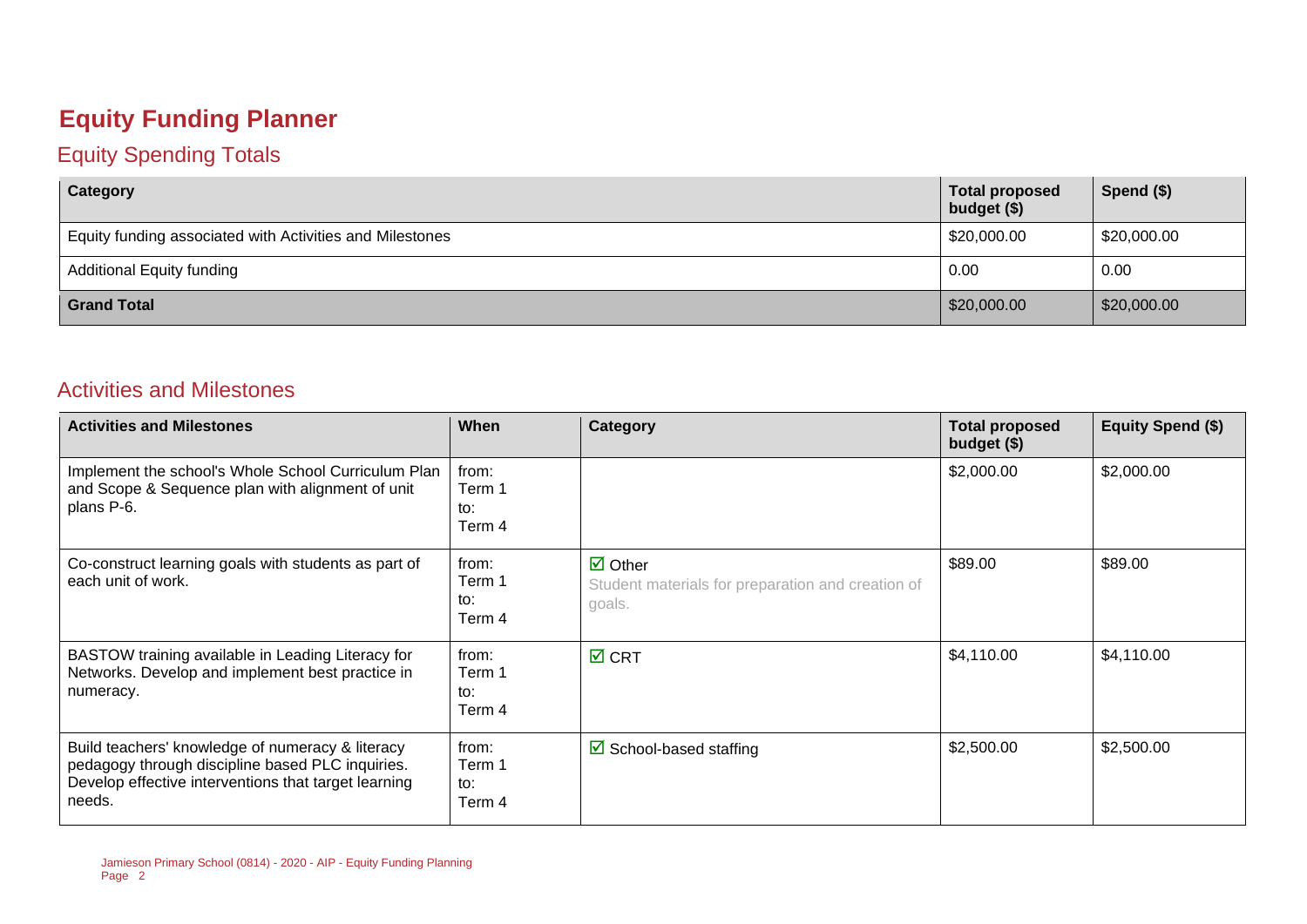| Rigorous assessment practices (Formative &<br>Summative) in evidence across the school in literacy<br>& numeracy.      | from:<br>Term 1<br>to:<br>Term 4 | $\overline{M}$ CRT          | \$4,000.00 | \$4,000.00 |
|------------------------------------------------------------------------------------------------------------------------|----------------------------------|-----------------------------|------------|------------|
| Reflect on data to support our Pre-Review Self<br>Evaluation to undertake School Review.                               | from:<br>Term 2<br>to:<br>Term 4 | $\overline{M}$ CRT          | \$4,500.00 | \$4,500.00 |
| Use of data to provide feedback for students and<br>parents in progress reporting and planning for future<br>learning. | from:<br>Term 2<br>to:<br>Term 4 |                             | \$2,000.00 | \$2,000.00 |
| Data Literacy Training as available.                                                                                   | from:<br>Term 1<br>to:<br>Term 4 | $\overline{\mathsf{M}}$ CRT | \$400.00   | \$400.00   |
| Participate in Classroom/Peer observations &<br>Learning Walks                                                         | from:<br>Term 1<br>to:<br>Term 4 |                             | \$401.00   | \$401.00   |
| <b>Totals</b>                                                                                                          | \$20,000.00                      | \$20,000.00                 |            |            |

#### Additional Equity spend

| Outline here any additional Equity spend for 2020 | <b>When</b> | Category | <b>Total proposed</b><br>budget $($)$ | <b>Equity Spend (\$)</b> |
|---------------------------------------------------|-------------|----------|---------------------------------------|--------------------------|
|                                                   |             |          |                                       |                          |
| Totals                                            |             |          |                                       |                          |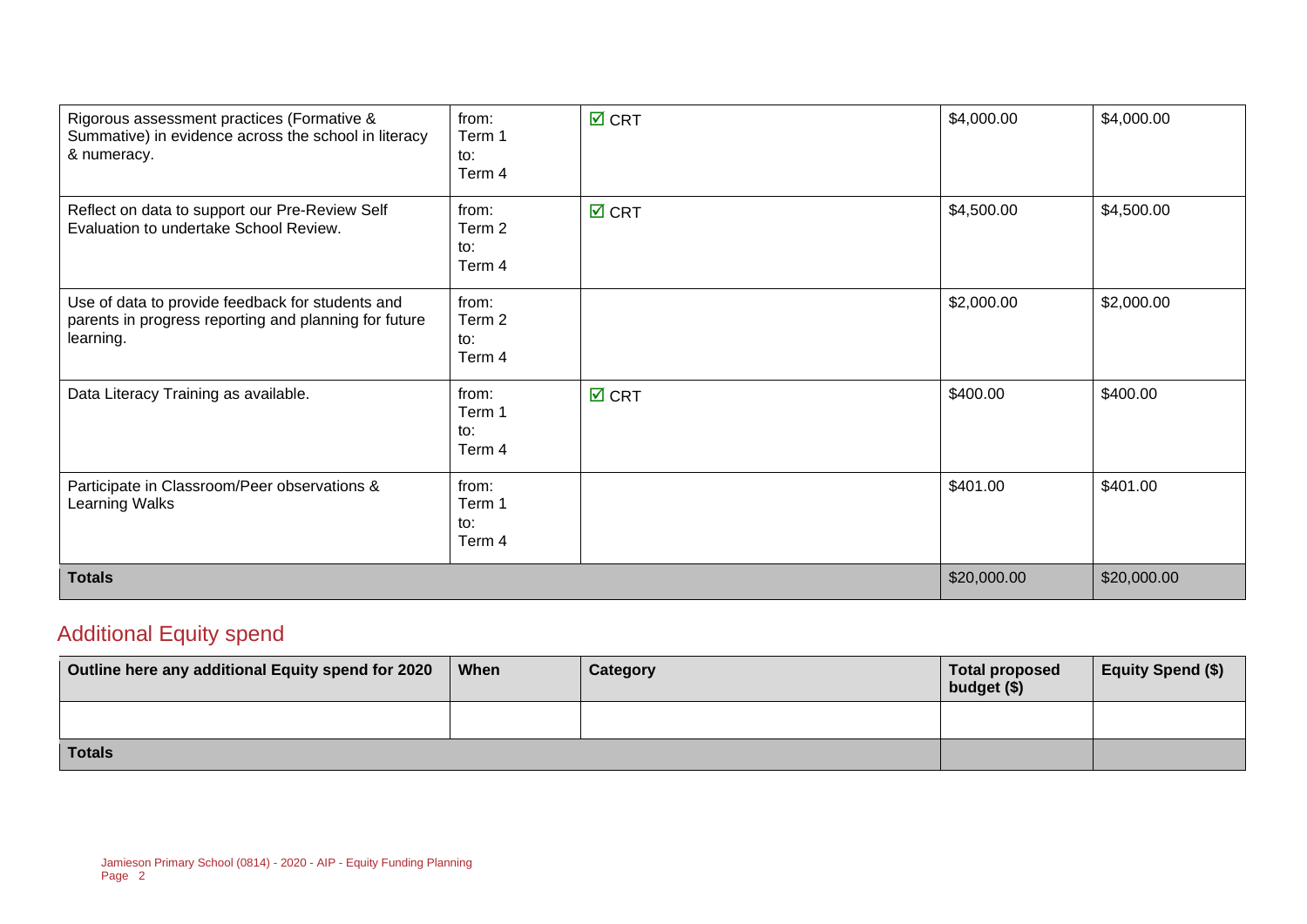### **Professional Learning and Development Plan**

| <b>Professional Learning</b><br><b>Priority</b>                                                                                 | <b>Who</b>                         | When                                        | <b>Key Professional Learning</b><br><b>Strategies</b>                                                                                                          | <b>Organisational Structure</b>                                                              | <b>Expertise Accessed</b>                                                                   | <b>Where</b>                                             |
|---------------------------------------------------------------------------------------------------------------------------------|------------------------------------|---------------------------------------------|----------------------------------------------------------------------------------------------------------------------------------------------------------------|----------------------------------------------------------------------------------------------|---------------------------------------------------------------------------------------------|----------------------------------------------------------|
| Co-construct learning goals<br>with students as part of each<br>unit of work.                                                   | $\overline{\Box}$ All Staff        | from:<br>Term 1<br>to:<br>Term 4            | $\boxtimes$ Planning<br>$\overline{\mathbf{z}}$ Collaborative<br>Inquiry/Action Research<br>team<br>$\boxtimes$ Student voice, including<br>input and feedback | ☑ PLC/PLT Meeting                                                                            | $\boxtimes$ VCAA Curriculum<br>Specialist<br>$\overline{\mathbf{M}}$ Internal staff         | $\overline{\mathsf{M}}$ On-site                          |
| <b>BASTOW</b> training available<br>in Leading Literacy for<br>Networks. Develop and<br>implement best practice in<br>numeracy. | $\overline{\mathbf{M}}$ Teacher(s) | from:<br>Term 1<br>$\mathsf{to}:$<br>Term 4 | $\triangleright$ Design of formative<br>assessments<br>$\boxtimes$ Moderated assessment<br>of student learning<br>$\boxtimes$ Curriculum development           | ■ Network Professional<br>Learning<br>$\boxdot$ Communities of Practice<br>☑ PLC/PLT Meeting | $\overline{\mathbf{z}}$ Bastow<br>program/course<br>$\overline{\mathbf{y}}$ Numeracy leader | $\boxdot$ Off-site<br><b>BASTOW</b><br>program-<br>NEVR. |
| Build teachers' knowledge of<br>numeracy & literacy                                                                             | $\overline{\triangle}$ All Staff   | from:<br>Term 1                             | $\overline{\mathbf{z}}$ Planning<br>$\triangledown$ Preparation                                                                                                | $\boxdot$ Communities of Practice<br>☑ PLC/PLT Meeting                                       | $\overline{\mathbf{Z}}$ PLC Initiative<br>$\overline{\mathbf{z}}$ Internal staff            | $\overline{\mathsf{M}}$ On-site                          |
| pedagogy through discipline<br>based PLC inquiries.                                                                             |                                    | to:<br>Term 4                               | $\boxtimes$ Formalised PLC/PLTs                                                                                                                                | ☑ Area Principal Forums                                                                      | $\triangleright$ Literacy Leaders                                                           |                                                          |
| Develop effective<br>interventions that target<br>learning needs.                                                               |                                    |                                             |                                                                                                                                                                |                                                                                              | $\overline{\mathbf{y}}$ Departmental<br>resources                                           |                                                          |
|                                                                                                                                 |                                    |                                             |                                                                                                                                                                |                                                                                              | <b>Leading Professional</b><br><b>Learning Communities</b><br>reference materials.          |                                                          |
|                                                                                                                                 |                                    |                                             |                                                                                                                                                                |                                                                                              | $\triangleright$ Practice Principles<br>for Excellence in<br>Teaching and Learning          |                                                          |
|                                                                                                                                 |                                    |                                             |                                                                                                                                                                |                                                                                              | $\boxtimes$ Numeracy leader                                                                 |                                                          |